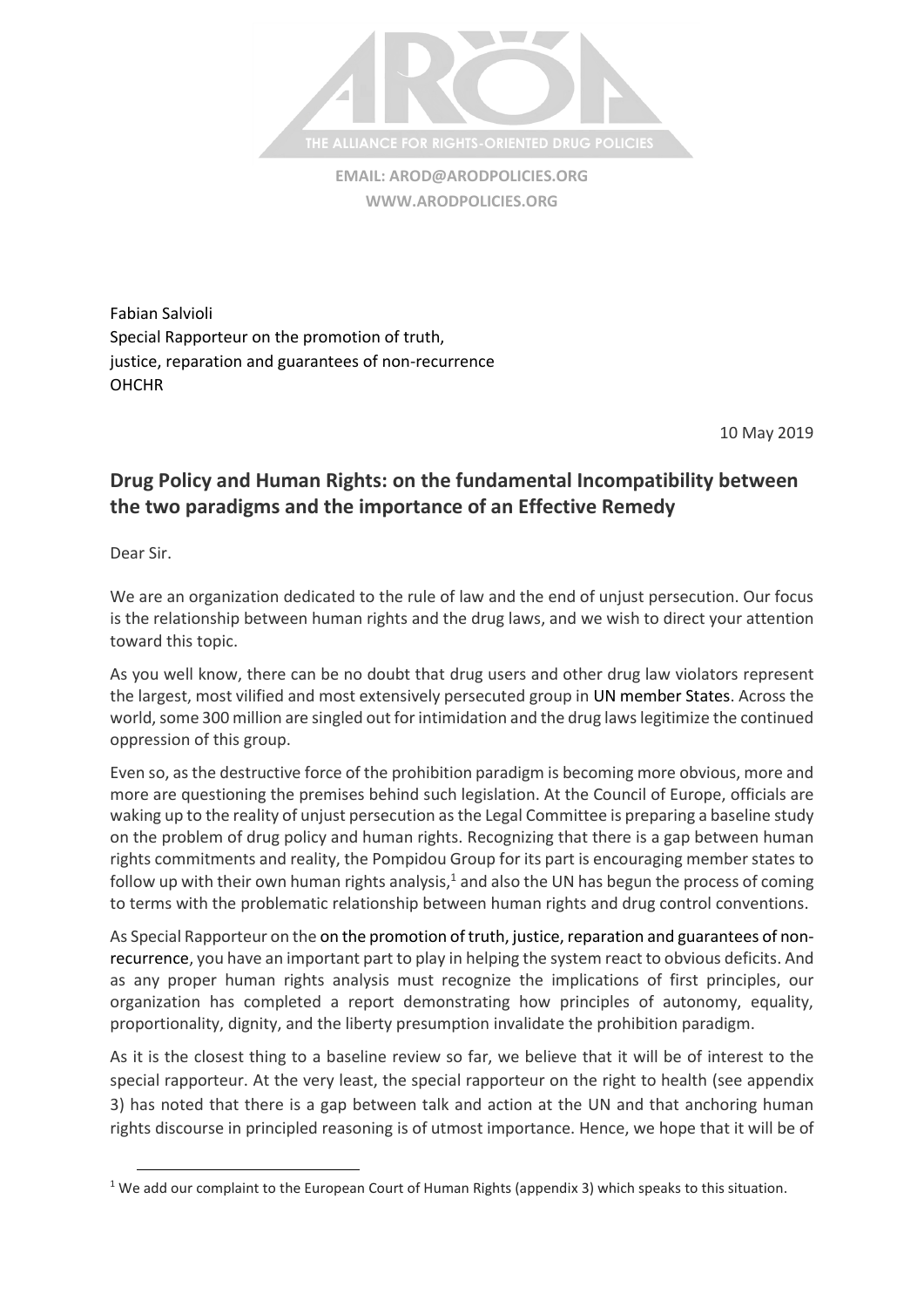

service and that it will help inspire greater confidence among those fighting to end human rights violations.

Not only that, as the Special Rapporteur shall deal with situations in which there have been "gross violations of human rights and serious violations of international humanitarian law" we express our expectancy that you will help ensure the implementation of a comprehensive approach to the four elements of your mandate (truth, justice, reparation and guarantees of non-recurrence). That is, that you will help the UN ensure accountability, justice, remedies to victims, healing and reconciliation, and establish independent oversight of the security system that shall restore confidence in the institutions of the State and promote the rule of law in accordance with international human rights law.

It may be tough to hear, but this is the only way to "contribute to the accomplishment of the following goals: preventing the recurrence of crises and future violations of human rights, to ensure social cohesion, nation-building, ownership and inclusiveness at the national and local levels and to promote reconciliation." As you will se from the appendices, this is sorely needed and the time to act is now.

Indeed, historically there are few examples of legislation which has been more at odds with basic human rights concerns. As you will see from the appendices, we are dealing with moral panic that needs to be corrected and if you honor your call to higher service, this is the mother of opportunities.

As it stands, we are dealing with a mass movement gone wrong, a daft beast of unconsciousness which ensures the proliferation of organized crime and the unjust persecution of hundreds of millions. As is easy to show, the "War on Drugs" represents a crime against humanity, and so we expect that you will be of assistance to first principles in the coming moral overhaul of society.

If we are to build integrity at the nation level, this is what we must do. And as the progression of society depends upon the extent to which institutions like the UN adapt to emerging knowledge, your primary mission will be to help world leaders find the courage to stand with first principles.

When it comes to this, *Human Rising* covers much disputed ground, and we urge that the UN take it into consideration. Documenting how powerpolitics and unconsciousness have informed the evolution of drug policy, this work alone should be sufficient to correct the situation. As the scapegoating phenomenon—our eagerness to blame vulnerable groups for problems that are a collective responsibility—ensures the continuation of the status quo, it should be obvious why states of the world must seize and desist persecution of drug law violators, but to deflect naysayers we also include *To Right a Wrong: A Transpersonal Framework for Constitutional Construction* (2016).

This book completes the discipline of constitutional law, adding psychology to the already accepted framework of political theory. It presents a model that systemizes the forces that act upon us, both individually and en masse; it explains why some will embrace a system of principled law while others will prefer a system of arbitrary law; and it exposes the qualitative difference between the worldview of these two groups of people, the reasoning that goes with either position, and its implications for society.